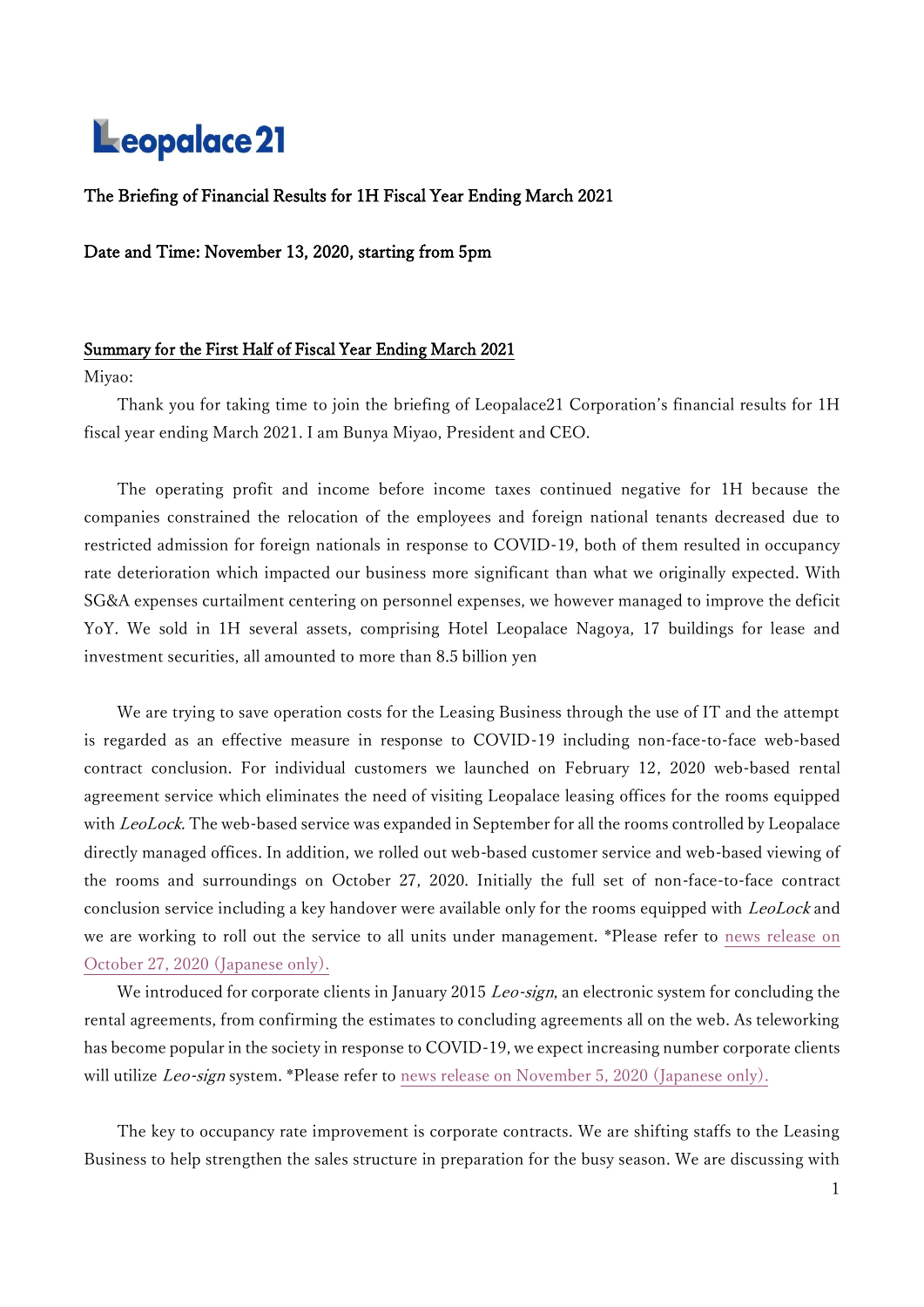the corporate customers both face to face and non face to face in the following three scenarios: continue follow-up for existing corporate clients; approach the existing corporate clients to shore up our support to reverse their decreasing tenancy; re-approach previous corporate clients who stopped using Leopalace services.

Amid the increased demand for internet shopping and for delivery service leaving the goods in front of door, we employed OKIPPA system, a bag to accept delivered goods as a simple replacement for delivery locker for all units under management. This is to make use of our 570 thousand apartment rooms as social infrastructures and attempt to resolve social problem of energy-consuming redelivery and enhance the service level to the tenants. \*Please refer to [news release on October12, 2020](https://www.leopalace21.co.jp/news/2020/1012_3161.html) (Japanese only).

As to the practice of rent review which attracts stakeholders' attention, we have the lease agreements with the property owners which stipulates the regular rent review to keep the properness in accordance with the market every two years. We will take a step of reporting the current state of rent and apartment conditions to the apartment owners and if necessary go into the next step of proposing the revised rent considering the changes in the market rate and prevailing economic conditions. Act on Proper Management of Rental Housing, which controls the sublessors' business practices, will become effective on December 15, 2020. We will take proper steps in the rent revision process in accordance with the Act and other applicable laws and regulations as well as the lease agreements with the respective apartment owners.

We announced the fundraising arrangement amounting to about 57 billion yen with Fortress Group on September 30, 2020. The fundraising scheme comprises three parts: 12 billion yen of issuance of new shares through third party allotment, 30 billion yen of issuance of stock acquisition rights in connection with the loan with stock acquisition rights, and 15 billion yen of issuance of preferred stock by Leopalace Power Corporation, a consolidated subsidiary. The Fortress Group completed the payment on November 2, 2020 and their shareholding ratio became more than 25%. The Company examined the proposals by several potential investors and determined that the Fortress Group's fundraising scheme should best meet our needs as it minimizes the stock dilution impact, enables us to eliminate the excessive liabilities and realize improvement of the financial structure, and provides sufficient amount of funds at the soonest possible time with high degree of probability. We are using the funds for payment of repair work expenses related to construction defects, repayment of existing borrowings and redemption of bonds.

The completion ratio of repair works for the rooms requiring repairs stood at 21.2% as of the end of October. We disclosed the plan of reducing the number of vacant rooms suspended for tenant recruitment from about 50,000 rooms at the beginning of the current fiscal year to about 30,000 by the end of the fiscal year. The reduction of 20,000 vacant rooms corresponds to 3.5% increase of occupancy rate.

We had to temporarily decrease the scale of repair works and organizational setup from July 2020 in order to focus on the business recovery. Our policy, however, remains unchanged to put priority on resolving the construction defects problem.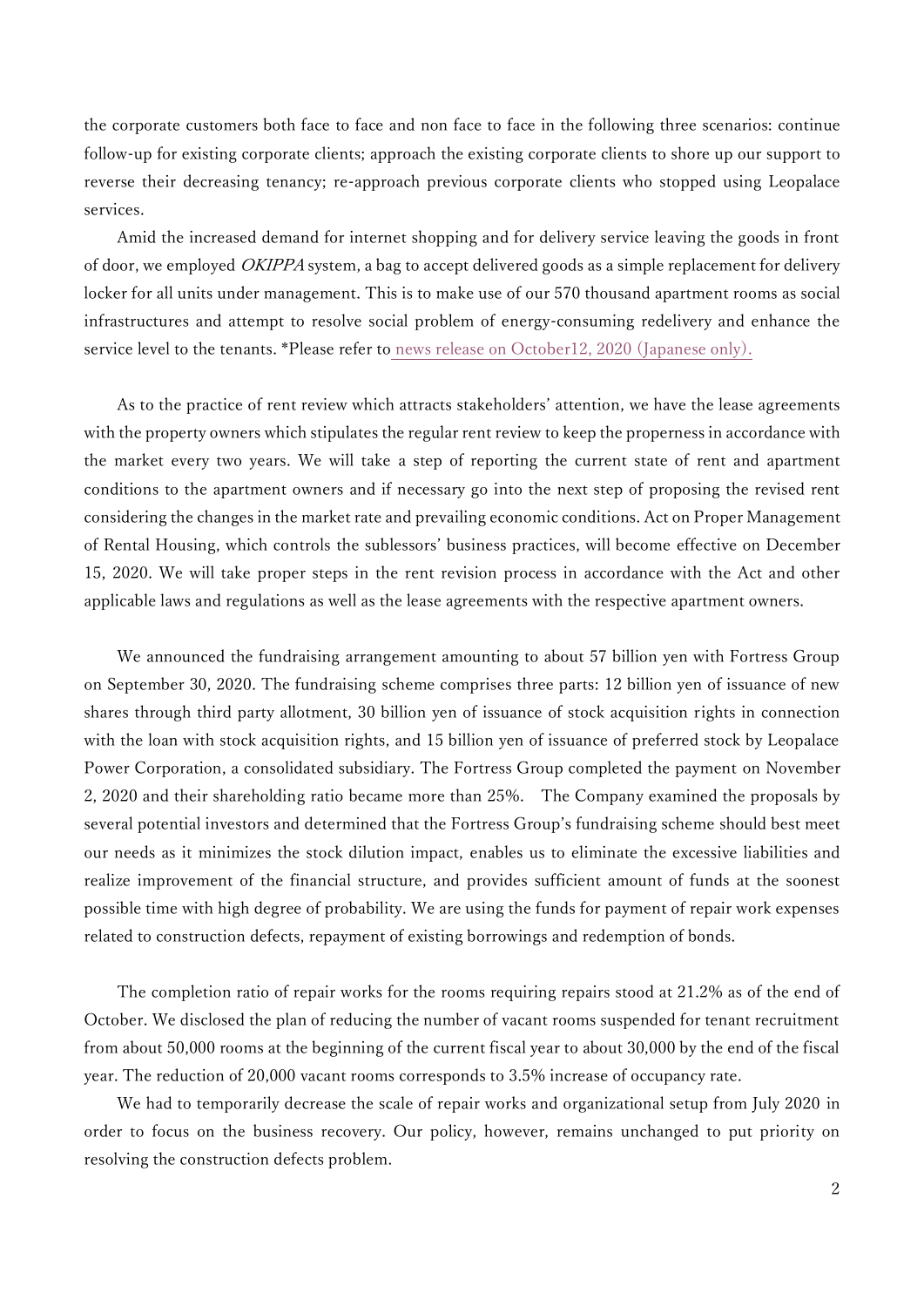We are preparing ourselves to continue to handle the construction defects utilizing the funds sourced from Fortress Group and make efforts in regaining the trust of society.

 Finally, we have not revised the earnings forecast for fiscal year ending March 2021 which we announced in June 2020. We are making efforts to improve the profitability by increasing the rent revenue through occupancy rate improvement as a result of sales activities stimulating corporate demand as well as by reduced personnel expenses reflecting the outcome of voluntary retirement program and curtailment in the other fixed cost

We are in the middle of discussing the measures for repairing the construction defects and improving the occupancy rates together with Fortress Group and preparing the plans as a consequence. We will announce the plans in the future when needed.

Amid the continuing tough operating conditions, we strive to improve financial results and regain the trust of all shareholders. Thank you very much for your attention.

### Summary of Financial Results for the First Half of Fiscal Year Ending March 2021

Takekura:

Thank you for joining us today for the briefing of Leopalace21 Corporation's financial results for 1H fiscal year ending March 2021. I am Shinji Takekura, who was appointed as Senior Department Manager of the Corporate Planning Department in October 2020.

Now I am going to explain the financial results. Please prepare presentation materials with you.

# Please refer to page 7.

I will explain the progress of repair works of construction defects on the properties that we built.

As of the end of October, we identified 13,624 defective buildings with obvious defects, which accounts for 34.9% of the total number of 39,085 buildings. 13,624 buildings correspond to 216,269 rooms and the number of rooms requiring repairs is 195,234, which is the result of deducting the number of rooms without defects from the total number of rooms of the buildings with obvious defects. The number of rooms requiring repairs include the rooms which have not yet investigated because of the tenant occupancy reasons. The repair completion ratio as of end of October was 21.2% on the premise of all 195,234 to be repaired.

We wrote off provision of reserve for losses related to repairs of 51.9 billion yen as of end of September and recorded loss related to repairs of 1.7 billion yen for tools and material cost in extraordinary losses to cover the repairs.

We conducted combustion experiments on fire resistance performance, and detailed fire resistance performance for properties with minor defects was published in the September issue of Architectural Technologies, a specialized magazine.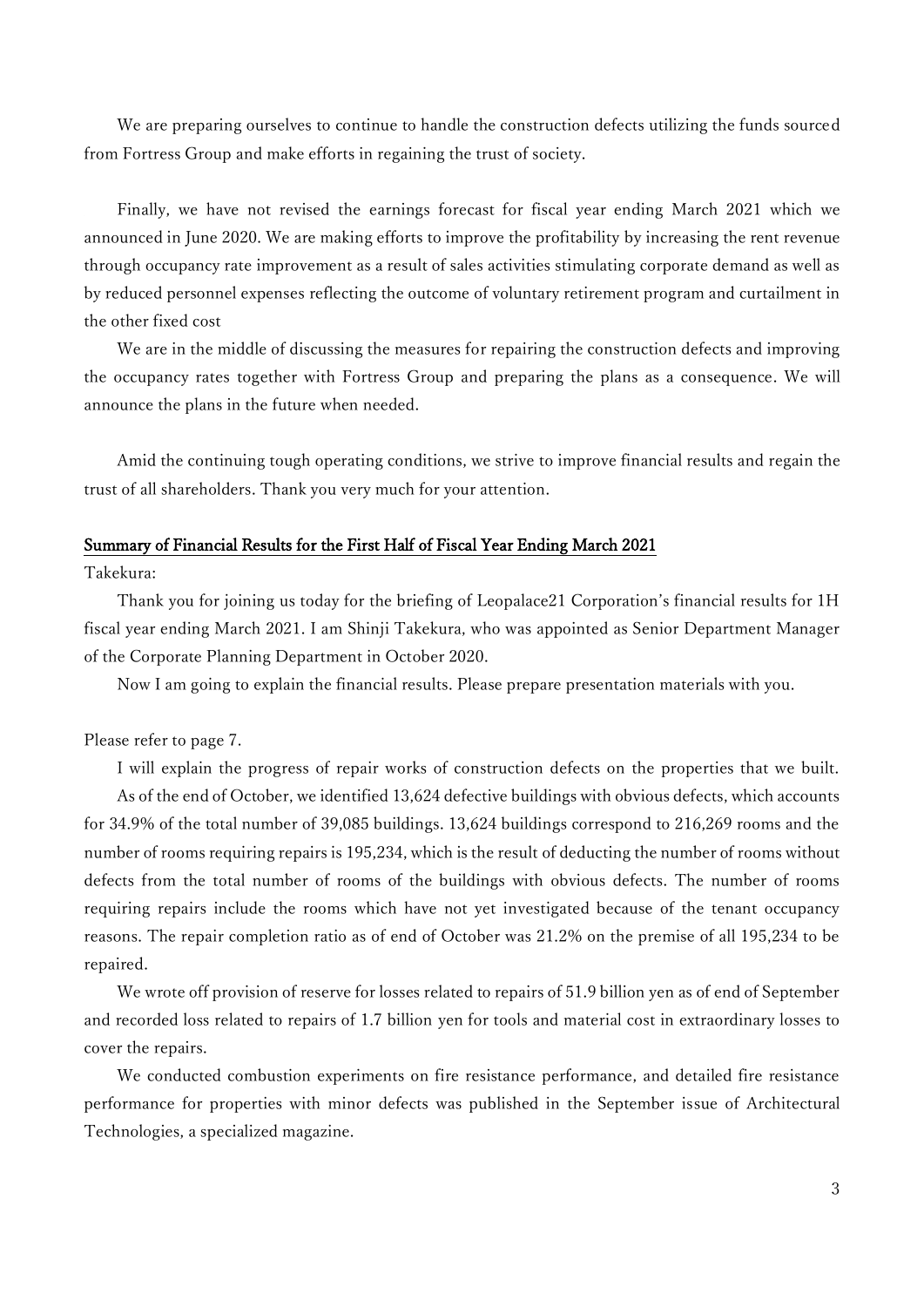Please refer to page 8.

Regarding measures to prevent recurrence, we have completed 30 items of the 50 action plans which we announced in August last year and are practicing for 16 items. Please refer the details to pages 9 to 11 if you have time.

Please refer to page 13.

This is an overview of financial results for the 1H of the current fiscal year. Due to the spread of COVID-19, our corporate customers constrained their usual practices of holding trainings and relocating employees which affected the demand for tenancy and resulted in stagnant occupancy rates. Consequently the respective numbers for the 1H as follow:

Net sales:

208.6 billion yen, a reduction of 12.8 billion yen YoY, down 4.9 billion yen against the plan. Gross profit:

13.9 billion yen, an increase of 0.5 billion yen YoY, down 3.4 billion yen against the plan.

SG&A expenses:

26.6 billion yen, a decrease of 3.9 billion yen YoY, down 1.3 billion yen against the plan.

Operating loss:

12.6 billion yen, a reduction of loss by 4.5 billion yen YoY, down 2.0 billion yen against the plan. Net loss:

17.5 billion yen, a reduction of loss by 6.8 billion yen YoY, down 3.8 billion yen against the plan.

From gross profit till Net loss, the results were positive compared to the previous fiscal year, but were negative compared to the plan. The main reason behind this is the impact of COVID-19, and the occupancy rates were badly affected and recovery was slower than the plan.

The main components of extraordinary income and extraordinary losses were as follows:

While extraordinary income amounted to 4.2 billion yen, including extraordinary income from the sale of investment securities and the sale of domestic real estate for lease, extraordinary losses amounted to 8.4 billion yen, including impairment loss of 3.7 billion yen from the sale of Leoplace Hotel Nagoya, loss related to repairs of 1.7 billion yen, and special severance allowance of 2.4 billion yen from the voluntary retirement. As a result, net loss of 17.5 billion yen was recorded.

Please refer to page 14. These are the results by segment.

As explained earlier, we recorded for the Leasing Business net sales of 199.7 billion yen (a decrease of 11.1 billion yen YoY and down 4.8 billion yen against the plan) as a result of a decline in demand for moving into apartments due to the spread of COVID-19. As a result of a greater-than-expected reversal of provision of reserve for apartment vacancy loss, gross profit was 13.9 billion yen, an increase of 700 million yen (gross profit margin ratio of 7%) and operating loss was 7.1 billion yen, a decrease of loss of 7.4 billion yen YoY.

In the Elderly Care Business, despite a slight impact on the use of day service and short stay due to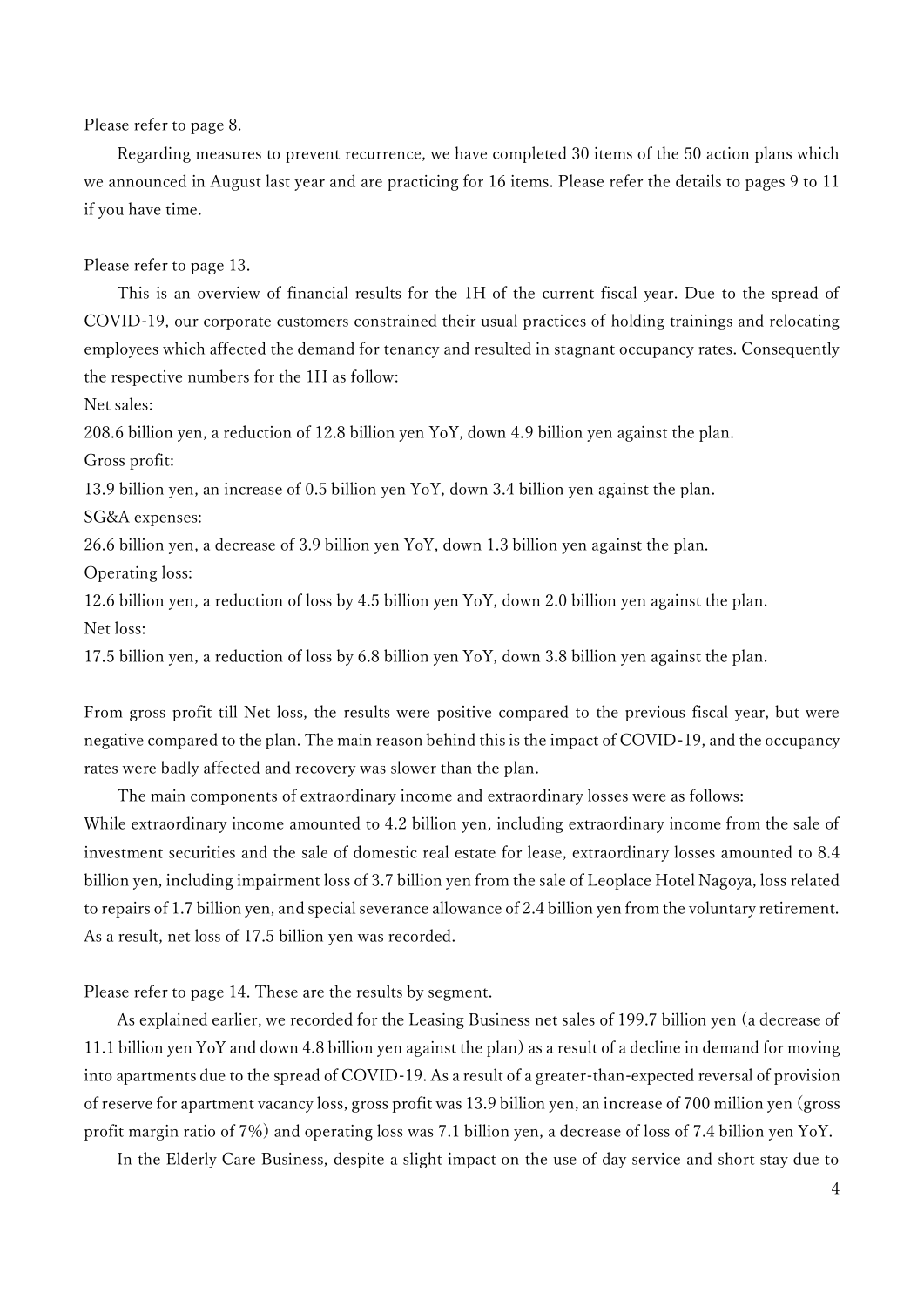COVID-19, net sales were 7.2 billion yen, a decrease of 50 million yen YoY, and up 40 million yen compared to the plan. The operating loss was 200 million yen, but the numbers are broadly in line with the plan.

Other Businesses mainly consist of domestic hotel business and Guam resort business.

As a result of the downsizing of the business due to the sale of domestic hotels and the slump in the resort business due to restrictions on overseas travel because of the spread of COVID-19, net sales were 1.6 billion yen, a decrease of 1.6 billion yen and down 100 million yen against the plan. Operating loss was 600 million yen, an increase of loss of 500 million yen YoY and up 100 million yen compared to the plan. We have withdrawn from domestic hotels business following the sale of Hotel Leopalace Nagoya at the end of September 2020, and we will continue the efforts in the sale of Guam resort business at the soonest possible time.

### Next, I will explain the details of each business.

First I will discuss the leasing business, please refer to page 16.

It shows the occupancy rate trends for the past 3 fiscal years and occupancy rate plan and results for the current fiscal year. The results overachieved the plan during Q1 and the results during Q2 did not meet the plan with 78.09% at the end of September 2020.

Looking into the occupancy rates by region as of the end of September which refers to page 58, Tokyo metropolitan area showed a negative 4 percentage points YoY, Kita-kanto a negative 3 percentage points, and Chubu a negative 3 percentage points, each of the regions made remarkable drop where the rent market rates were relatively high and we have seen good occupancy rates at normal times. Average occupancy from April till September was 79.26%, a decrease of 1.85 percentage points YoY.

Skipping several pages and please refer to page 35. It gives the changes in shares of occupied units by industry. As of the end of September, the number of corporate users was 251,468 rooms, a decrease of 12,354 rooms, down 4.7% YoY. By industry, tenancy declined across almost all industries, with the largest declines being in the services industry with a negative 10% and in staffing and outsourcing services with a negative 8.2%. To the contrary the construction industry recorded a solid year-on-year increase of 4.5%. Toward the end of the fiscal year, the Corporate Sales Departments are strengthening sales activities by focusing on industries that are performing well even in the COVID-19 epidemic.

### Now look at page 36.

The graph shows the development of number of foreign national tenants. As of the end of September, the number of individual tenants with foreign nationality stood at 20,633, up 1.1% YoY. The number of contracts grew steadily until the end of March 2020, but the number of contracts stagnated in the current fiscal year due to the impact of COVID-19.

The estimated number of foreign tenants among corporate tenants is approximately 14 thousand as of the end of September. Along with foreign national individuals, the combined number is approximately 34 thousand rooms, and foreign national tenants account for  $7 - 8%$  of the total number of contracted rooms.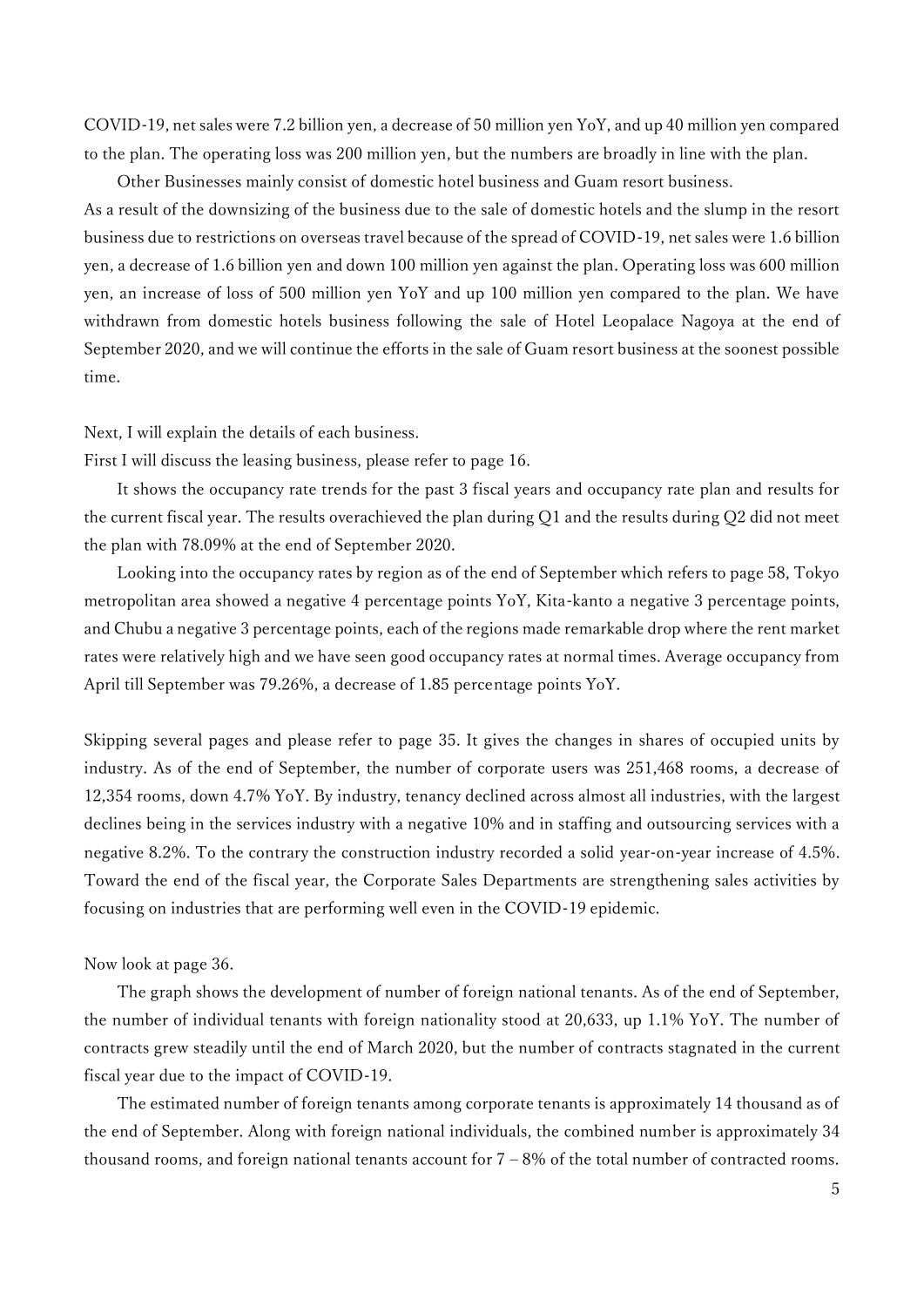### Please refer to page 37.

We had a total of 141 directly managed leasing offices as of the end of October, comprising 134 domestic offices and 7 overseas offices. We reduced the number of offices by 48 YoY. As Bunya Miyao, President and CEO, explained at the beginning, we are further improving efficiency by switching the leasing operation from face-to-face to web-based agreements going forward, we can increase the number of contracts while reducing the fixed costs.

### Please move to page 38.

It summarizes our web-related measures in the Leasing Business. On the left hand side you see the web-based rent agreement system for individual customers. We launched it in June last year and achieved a cumulative total of 1,080 cases through the end of September 2020. We are aiming for 20,000 contracts in the coming 12 months.

You will see Leo-sign in the upper side of right hand side, an electronic contract service for corporate customers. 28.9% of all corporate contracts in the 1H of the current fiscal year were concluded by use of Leo-sign. Non-face-to-face agreement conclusions are possible, which matches with the increasing trends of skipping seals on paper and online business in post-COVID-19 era.

Please have a look at pages 39, 40, and 41 where we describe the serviced for tenants.

The occupancy rate plan at the end of the current fiscal year is 86.52%. We intend to achieve the yearend occupancy rate target through strengthening the sales structure as a result of shifting staffs to the Leasing Business and through resuming tenant recruitment for properties with construction defects in prioritized regions with high occupancy demand.

### Please refer to page 44.

The Development Business has been integrated to the Leasing segment starting from this fiscal year, and the Wealth Management Departments under the Leasing Division are providing follow-up for existing owners to maintain the relationship. We had branch offices with such follow-up responsibilities so far only in the areas where there is demand for apartment construction. The Wealth Management have a network of 65 branches nationwide as of the end of October. We provide careful follow-up activities not only for owners in the 3 major metropolitan areas, but also for owners in the regional cities.

Let us then move into the Elderly Care Business. Please refer to page 48.

In the Kanto and Chubu regions, we operate 87 care facilities under the name of Azumi-en. As mentioned earlier, however, the use rates of day services and short stays gave negative 6-percentage-point growth and negative 5.5-percentage-point growth, respectively, due to the effects of COVID-19, which resulted in a decline in net sales and operating profit YoY. On the other hand, the occupancy rate of private nursing homes was 2.1 percentage points higher than the previous fiscal year. We continue to place the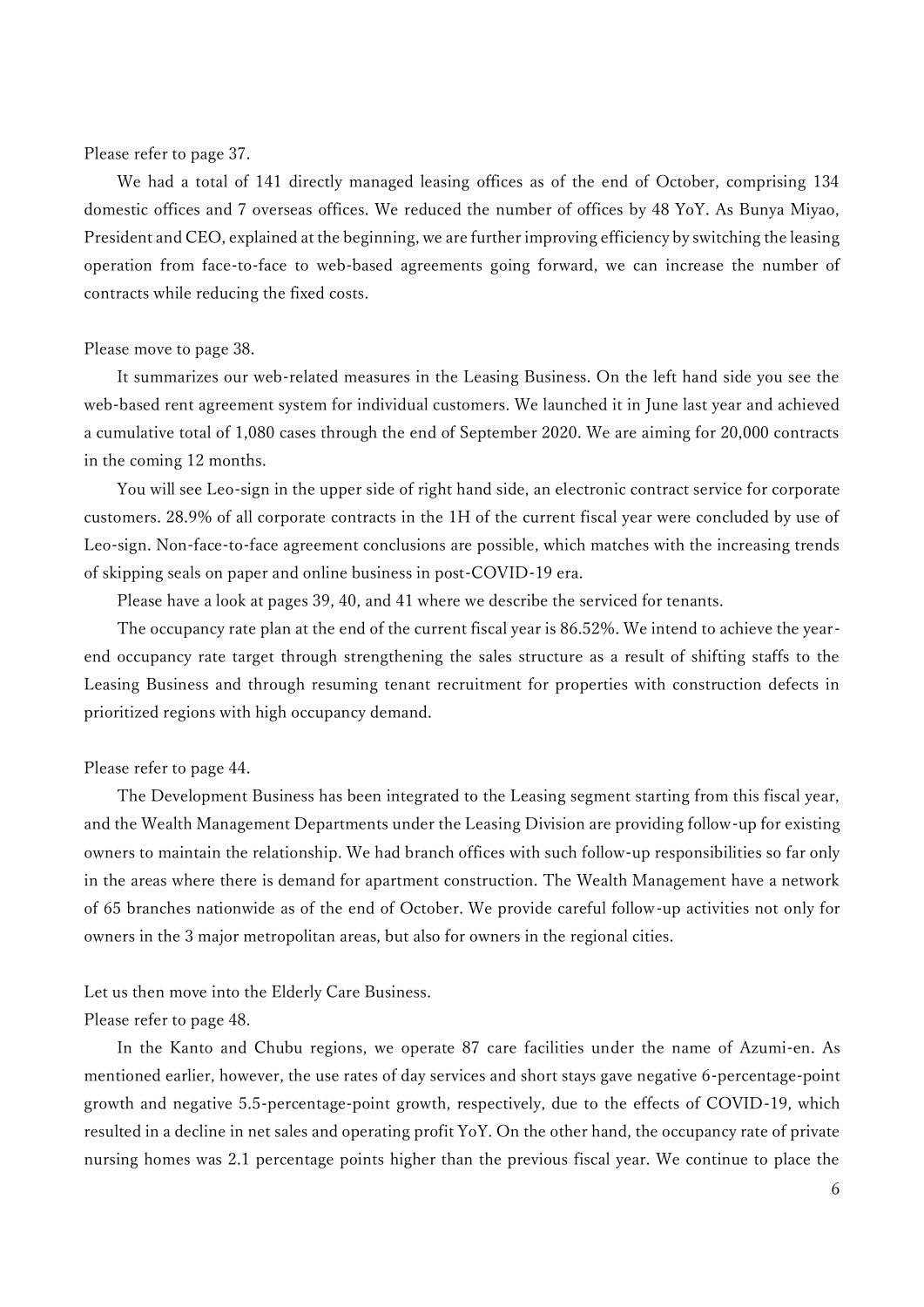Elderly Care Business as a strategic business, and we will work to improve earnings by continually improving operations.

#### Please see page 49.

Of the Other Businesses, the domestic hotel business and the Guam resort business are outlined.

In the domestic hotel business, both net sales and profits were significantly negative compared with the previous fiscal year due to the impact of the sale of three hotels in Sapporo, Sendai, and Fukuoka. In the current fiscal year, we operated only Hotel Leopalace Nagoya, but the occupancy rates were sluggish due to the impact of COVID-19. We completed the sale of the hotel in Nagoya at the end of September 2020, and we completely withdrew from the domestic hotel business.

The Guam resort business was also hit by COVID-19, and the average occupancy rate in the 1H was sluggish at 40.8%, a decrease of 11.5 points YoY. The Company has not changed its policy for the transfer it at the soonest possible time, while watching the global development of COVID-19 infection and its related impact.

#### I will explain our International Business on page 50.

As of the end of September, we had 15 offices in ASEAN and are continuing the local business with a total of 203 serviced apartments in 4 buildings in Thailand, Vietnam, Cambodia and Myanmar.

We operate 164 rooms at a total of 5 service offices in the Philippines, Myanmar, South Korea and Vietnam. We intend to sell all of our premises and will withdraw from the international business as soon as possible.

### Next I will explain the trends in SG&A expenses and finances.

#### Please get back to page 18.

The bar graph on the right hand side compares the 1H of the current fiscal year with the 1H of the previous fiscal year. As a result of the attrition of employees and voluntary retirement, we managed to curtail personnel expenses, which resulted in a year-on-year reduction of 3.9 billion yen.

From the third quarter onward, we expect the increased sales commissions on a year-on-year basis in preparation for the busy season, but the effect of the voluntary retirement program implemented in the 1H will help our attempt of reducing overall SG&A expenses.

Please refer to page 19. I will explain the balance sheet.

The Company had a net liabilities of 17.1 billion yen as of end of September 2020, but the Company announced on September 30 that it would raise funds of approximately 57 billion yen from the Fortress Group, and confirmed the payment of funds on November 2. As a result, the current number of shares issued has become 329,389 thousand shares and amount of paid-in capital has become 81,282 million yen.

Total assets at the end of September were 153.3 billion yen, a decrease of 43.6 billion yen from the end of March 2020.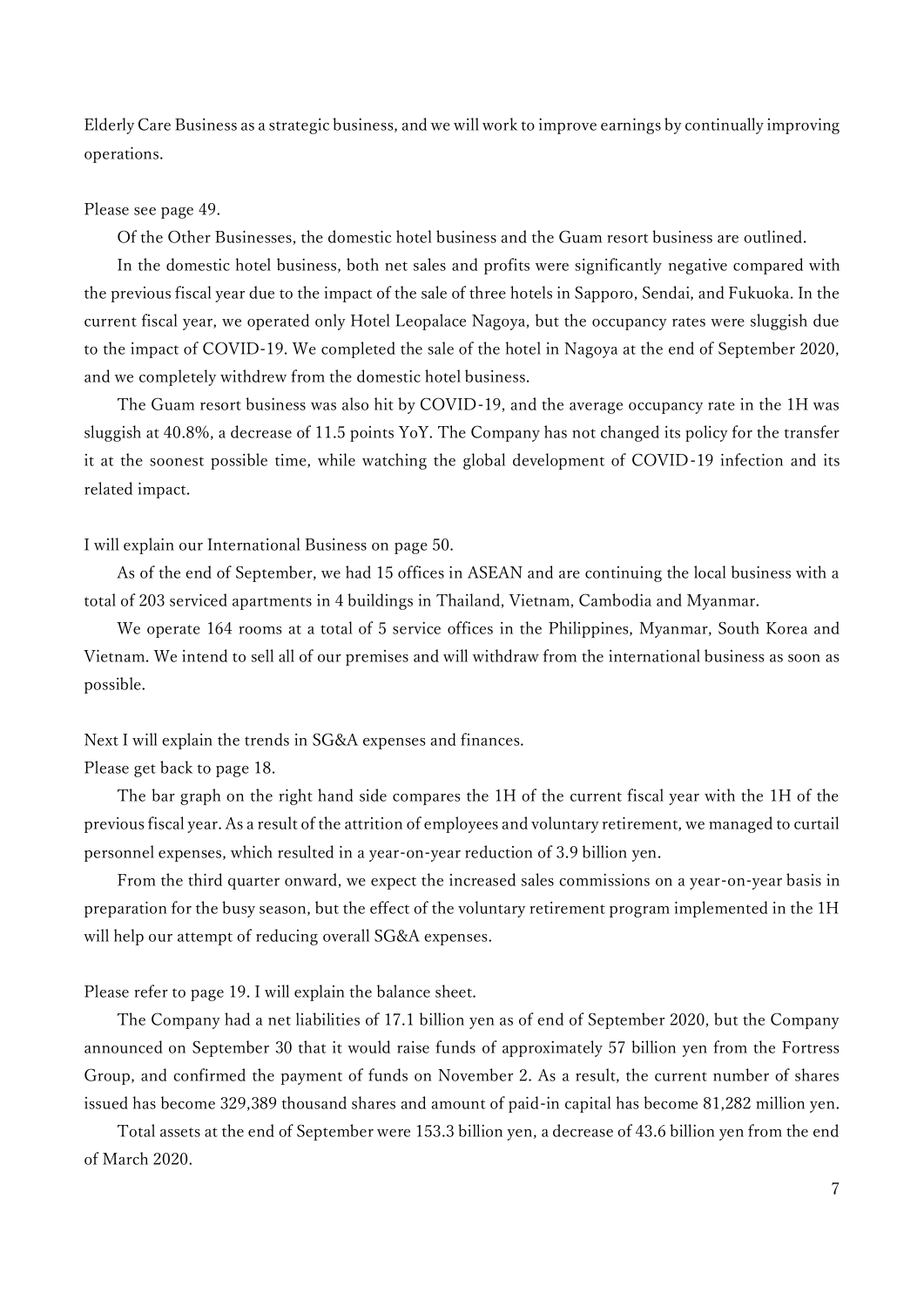This was mainly attributable to a decrease of 26.4 billion yen in cash and cash equivalents, a decrease of 2.2 billion yen in real estate for sale in process, a decrease of 1.8 billion yen in securities and investment securities due to the sale of securities, and a decrease of 8.1 billion yen in land and buildings and structures due to the sale of real estate for lease and the recording of impairment losses.

Liabilities decreased by 24.8 billion yen from the end of March 2020 to 170.4 billion yen.

The decrease was primarily attributable to the following:

Long- and short-term advances received of 5.7 billion yen,

Interest-bearing debt of 5.3 billion yen,

Provision of reserve for losses related to repairs of 4.2 billion yen,

Provision of reserve for apartment vacancy loss of 3.7 billion yen.

As I mentioned earlier, excessive liabilities were 17.1 billion yen, which was mainly due to the recording of a net loss of 17.5 billion yen. The ratio of shareholders' equity to asset fell by 12 percentage points from the end of March, to minus 11.3%.

Page 20 is an excerpt of the statement of cash flows.

Cash flows from operating activities resulted in a net outflow of 27.9 billion yen.

It was primarily because of the following:

Net loss before adjusting income taxes of 17 billion yen,

Depreciation and amortization of 5.2 billion yen,

Impairment loss of 3.7 billion yen,

Loss related to repairs of 1.7 billion yen,

In addition,

Decrease in reserve for apartment vacancy loss of 3.7 billion yen,

Decrease in accounts payable of 5.2 billion yen,

Decrease in advances received of 5.7 billion yen,

Payment related to repairs of 5.6 billion yen.

Cash flows from investing activities resulted in a net inflow of 6.7 billion yen.

This was mainly due to 4.6 billion yen in proceeds from sale of investment securities and 3.9 billion yen in proceeds from sale of property, plant and equipment, which were offset by 1.3 billion yen in payment for purchase of property, plant and equipment such as furniture and fixtures for installation in apartments.

Cash flows from financing activities resulted in a net outflow of 5.2 billion yen, which was due to the repayment of interest-bearing debt including the redemption of bonds of 1.5 billion yen.

Finally, please refer to the shareholder composition on page 65.

The share of foreign corporations, etc., which exceeded 50% 2 years ago, fell sharply to 16.7% as of the end of September. Trust banking accounts, which are estimated to be domestic institutional investors,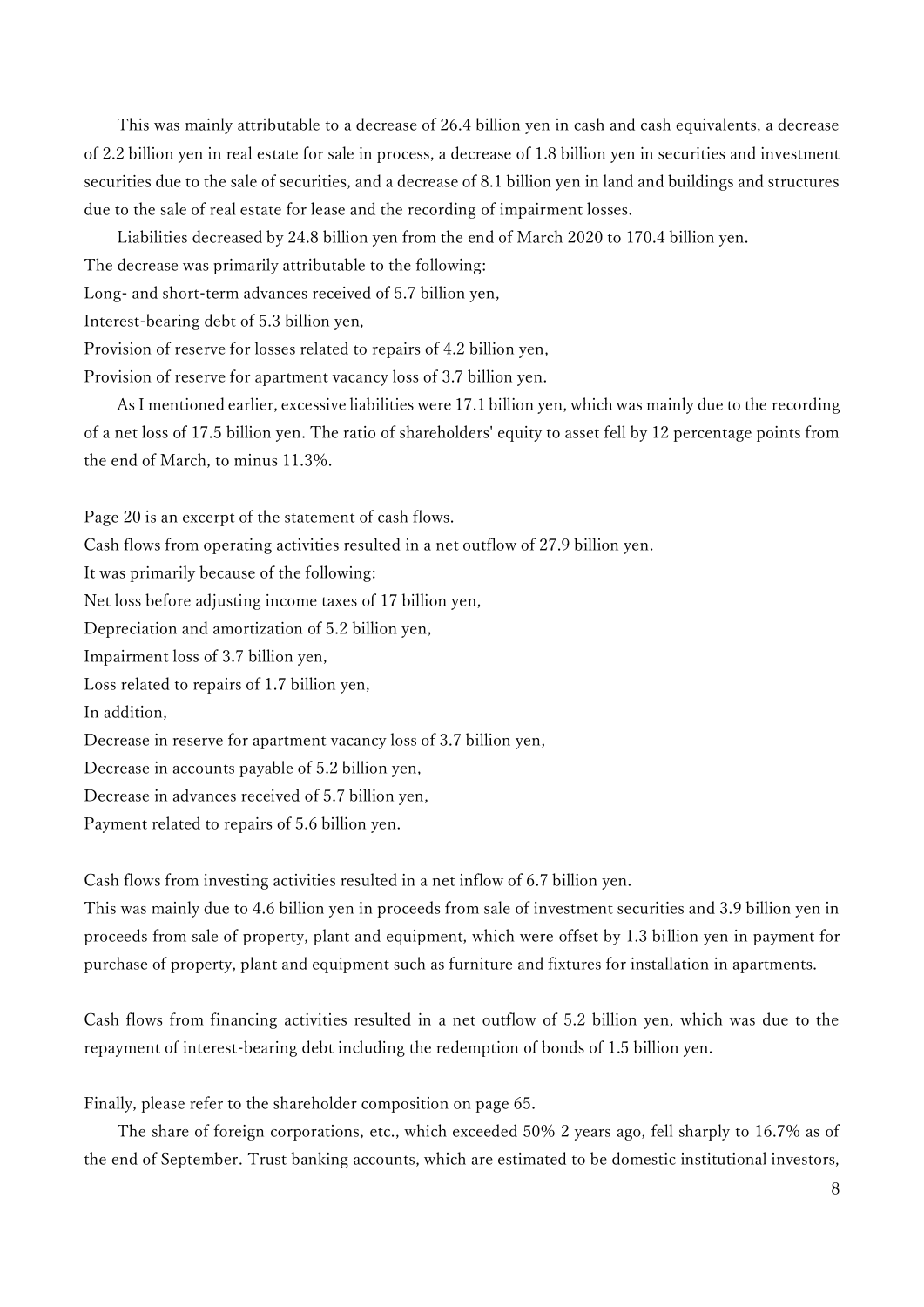account for 9.9%. In addition, business corporations and other corporations account for 34.9% including Reno Group. The aggregated sum of the three as institutional investors is 61.5%.

Recently, as a result of the issuance of new shares through third party allotment, the Fortress Group's actual holdings have risen to more than 25%, while the Reno Group's holdings have gradually declined, as shown in the report on the Company's holdings of large amounts of shares, and the shareholder composition has changed.

This is all from Leopalace21 Corporation for our financial results for the 1H fiscal year ending March 2021.

Although the business environment are extremely challenging, we continue to carefully protect the social infrastructure of 570,000 units under management, overcome construction defects problem, and aim to be a company that will benefit our customers and other stakeholders over the medium to long term.

We look forward to your continued support and understanding. Thank you very much for your attention.

### QA Session

# Q1: Why didn't Leopalace21 change the earnings forecast despite the disappointing financial results for 1H fiscal year ending March 2021?

### Takekura:

We believe that we face challenging conditions to achieve the plan for fiscal year ending March 2021. The target of occupancy rate at the end of the fiscal year is a must-do as it provides a springboard for the next fiscal year and hence we did not make any revision in our earnings forecast for now. We are shifting the staff to the Leasing Business to strengthen the sales structure and the corporate sales teams are following the demand of corporate clients centering on those who perform well such as drugstore industry despite COVID-19 impact. We also re-approach previous corporate clients who stopped using Leopalace21 services to try to capture any business opportunities.

# Q2: The monthly occupancy rates tell that the actual results are underperforming against the monthly plans. What is the reason behind the underperformance and projection for the future?

### Takekura:

There are two major reasons behind about 2-percentage-point deficit. The first reason is the companies constrained their usual on-boarding training programs for new hires and employee relocations which would have driven the usual demand for apartment rooms. The second is the decrease in foreign national immigration due to restricted admission for foreign nationals in response to COVID-19. The foreign national tenants continued to increase up to March 2020 but the trends have changed after that due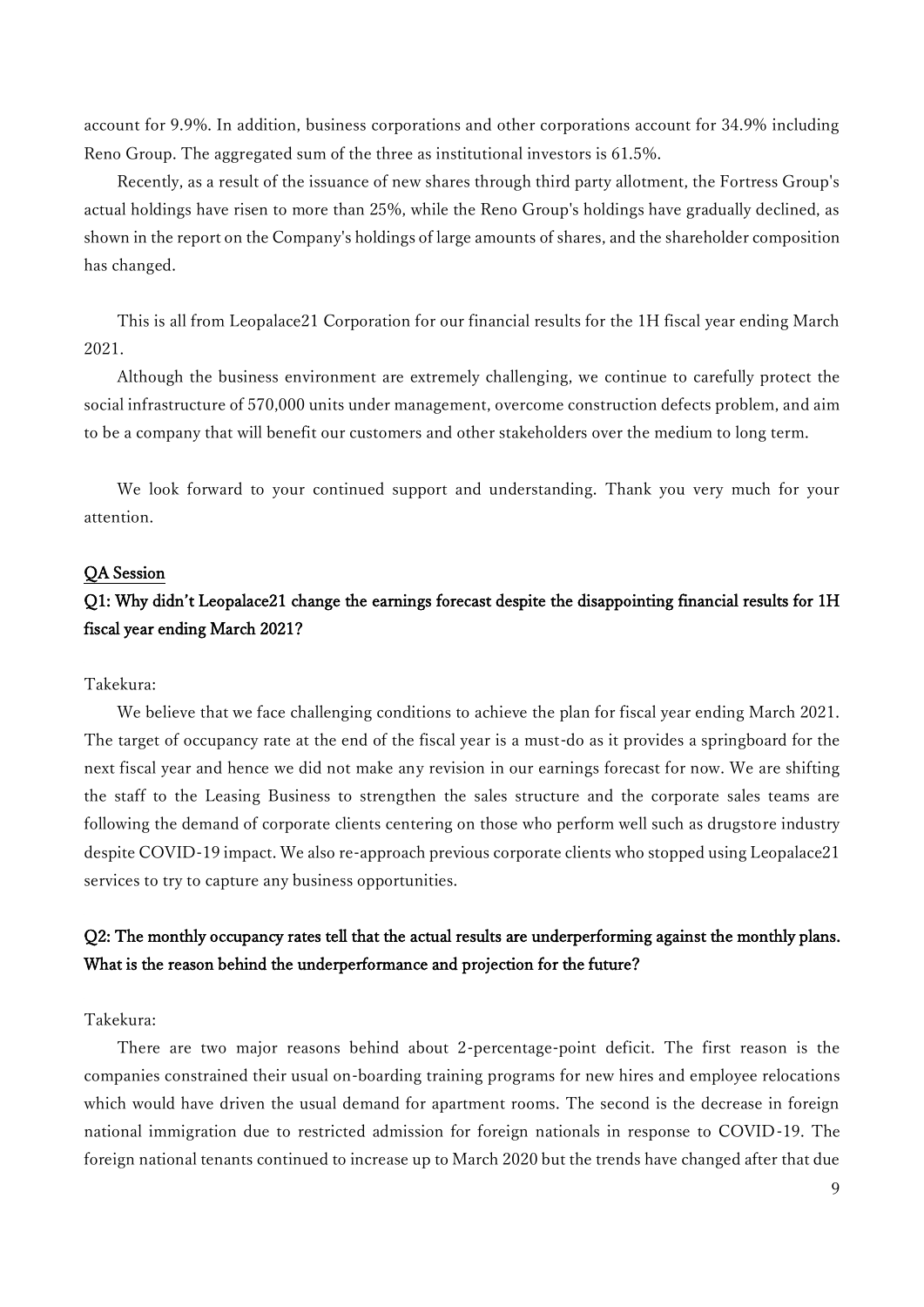to COVID-19 impact. We are closely looking into the corporate clients and employing the suitable approaches considering the current state. As to how to capture the demand of foreign nationals, we obtain the information on new tenancy contracts for both business track and residence track. We aim to therefore improve the occupancy rates through meeting such demand of foreign nationals.

### Miyao:

We specialize in the studio apartments with furniture and home appliances for single households and not for family use. The average tenancy is two years and tend to be shorter compared to apartments for family use. The average tenancy with corporate customers is less than two years whereas with individual customers over two years. Our clientele consists of 60% corporate customers which characterizes Leopalace21 and differentiates us from other competitors in the rental housing market. The fiscal year-end performance in meeting corporate demand is the starting point of forecasting the prospects of business performance for the next fiscal year. The business results for March 2020 were not what we planned due to the COVID-19 impact. The depressed demand in the companies for employee relocations and training programs hit our business significantly. We enjoyed the steady increase of foreign national tenants for the past years and currently suffer from restricted admission for foreign national immigration. As the corporate clients have consistent demand for hiring new talents as well as foreign national employees, we are continuing to lock-in our corporate clients depending on their respective conditions.

# Q3: Is there any synergy effect in business operation with Fortress Group apart from the fundraising? As Fortress Group is engaged in rental housing business and other real estate business in connection with Softbank Corporation Group, does Leopalace21 expect any synergy or may Fortress Group serve as a window for business opportunities?

### Takekura:

We have started the discussion with Fortress Group for business synergies after the completion of the funds payment on November 2, 2020. The discussions included sharing the method of sales promotion to attract new tenants as Village House under the umbrella of Fortress Group holds more than 100,000 rental housing. Another topic was improving the method of repairs as Village House has know-how of reforming because they maintain the rental housing. Their know-how may help us to increase the speed of repairs at decreased cost for efficiently handling the construction defects.

Q4: Did you observe any changes in the demand for rental housing due to COVID-19? Did you see any impact which stemmed from deteriorated work conditions of the temporary workers affected by company policy such as reducing workforce in the food service industry?

### Takekura:

Please take a look at p.35 of the presentation materials. We saw an impact in staffing and outsourcing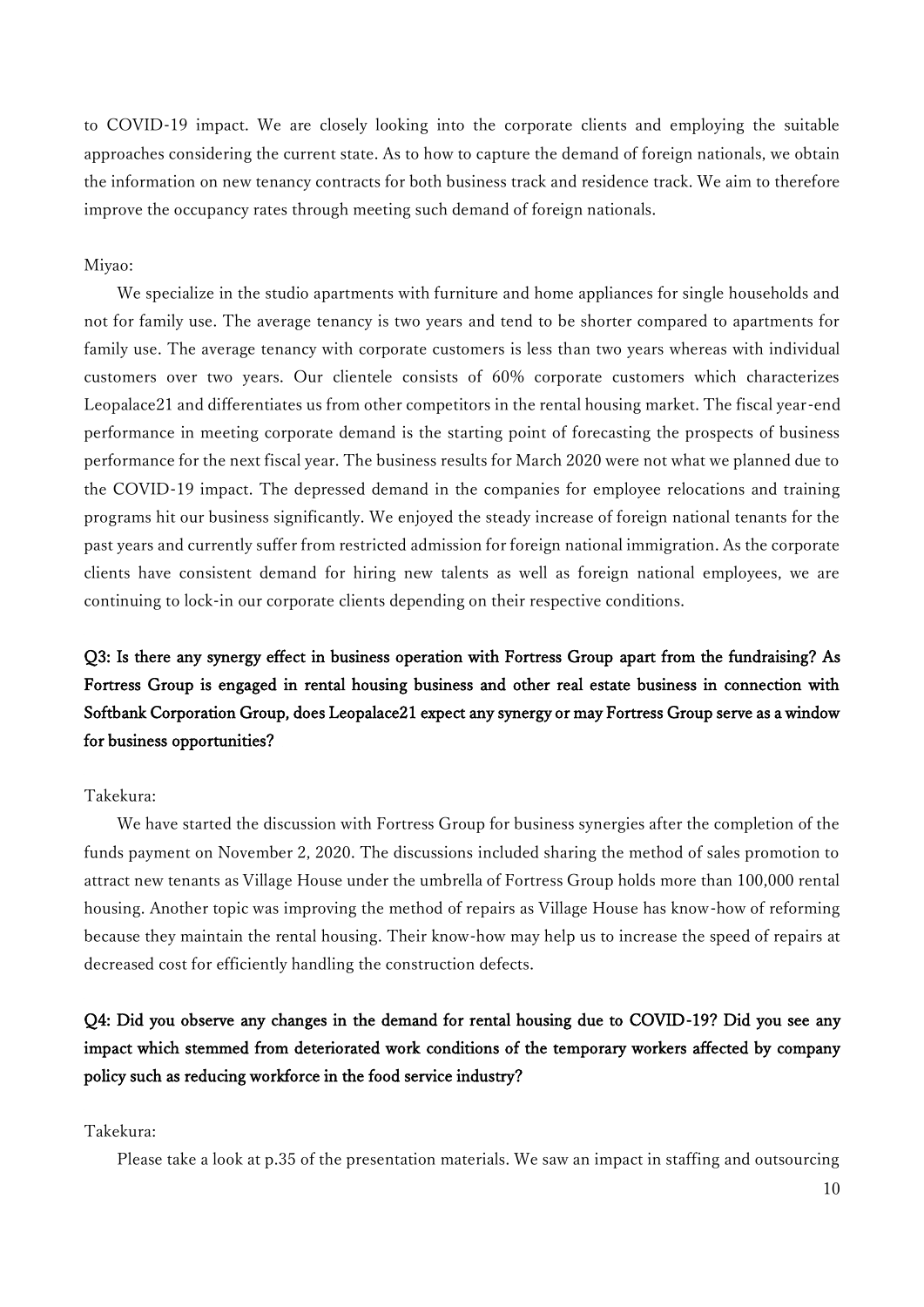industry as well as food service industry and the number of rooms in those segments decreased sharply. In contrast, we saw an increased use of rooms centering on the construction industry. We are resuming tenant recruitment for the vacant rooms for which we suspended tenant recruitment. We offer those rooms for company dormitories and corporate housing as a part of convenient benefit program for the employees. We identified two major factors in our poor occupancy rate performance. Companies delayed their seasonal activities such as postponing the welcoming ceremony for new hires. Foreign technical intern trainees have been using the Leopalace21 apartment rooms. Our business have suffered significantly from the decrease in demand for the last six months and hence stagnated the occupancy rates.

### Q5: Did you get any positive feedback from the corporate market?

# Takekura:

From April till June, we missed out the usual corporate demand which is related to the training programs and employee relocations following the new hires joining the companies. From latter half of August we started to receive positive responses from the companies. Helped by an article on Architectural Technologies that reported the positive third-party assessment result on our minor defects of apartment buildings, we see recovery of demand from the corporate customers. The number of corporate contracts in September 2020 grew 15.4% compared to August result, which is encouraging. While the demand is mixed in the corporate market, some companies regard the Leopalace21 services as convenient and value them highly. We will make further sales drive to attract increasing number of corporate clients.

### Q6: What do you think about the possibility of sale of Guam resort?

### Takekura:

The COVID-19 still prevails in Asian countries and other regions. We expect therefore to focus on sale activities once we see more stabilized economic conditions despite COVID-19. Miyao:

Guam remains locked-down and no tourists have been allowed since end of March 2020. The tour operators have cancelled all of their trips to Guam till November with some possibility of resuming the tours in the year-end. The potential purchasers therefore cannot visit the facilities and we do not think it is the time for us to make efforts. As we told to the public that we would like to sell Guam resort, the market understood our intention. We will not therefore hustle for now but take time to identify opportunities to sell.

Q7: Leopalace21 managed to resolve the excessive liabilities by raising funds from Fortress Group. I am afraid though that the Company may suffer from heavy burden in debt repayment and will not be able to improve net income. If it is the case, wouldn't it be a better option to accept the temporal excessive liabilities and improve the profitability by your own effort from a longer perspective?